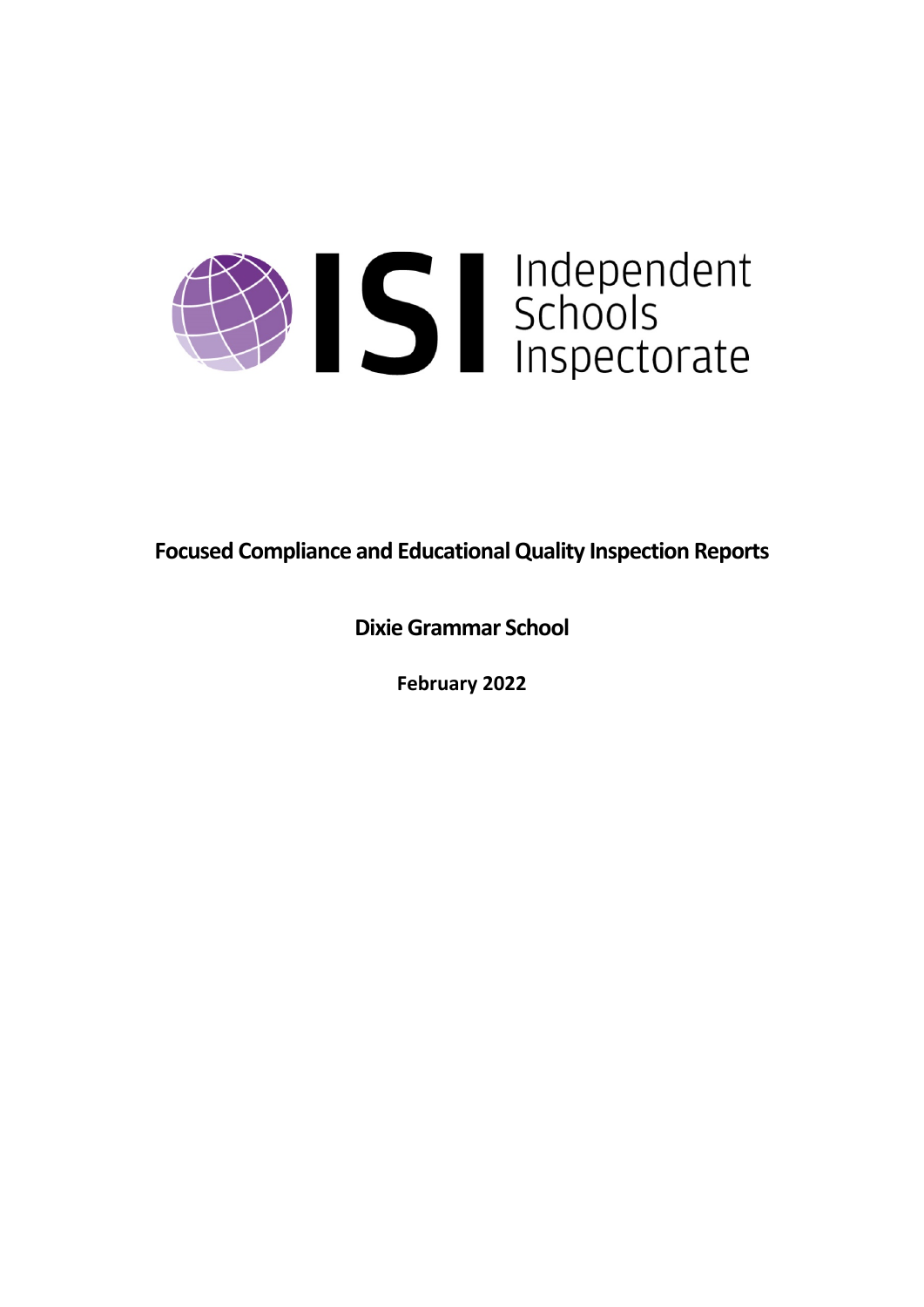# **Contents**

|    | <b>School's Details</b>                                              | 3                       |
|----|----------------------------------------------------------------------|-------------------------|
| 1. | <b>Background Information</b>                                        | 4                       |
|    | <b>About the school</b>                                              | 4                       |
|    | What the school seeks to do                                          | 4                       |
|    | About the pupils                                                     | 4                       |
| 2. | <b>Regulatory Compliance Inspection</b>                              | 5                       |
|    | Preface                                                              | 5                       |
|    | <b>Key findings</b>                                                  | 6                       |
|    | PART 1 - Quality of education provided                               | 6                       |
|    | PART 2 - Spiritual, moral, social and cultural development of pupils | 6                       |
|    | PART 3 - Welfare, health and safety of pupils                        | 6                       |
|    | PART 4 – Suitability of staff, supply staff, and proprietors         | 6                       |
|    | PART 5 - Premises of and accommodation at schools                    | $\overline{\mathbf{z}}$ |
|    | <b>PART 6 - Provision of information</b>                             | $\overline{\mathbf{z}}$ |
|    | PART 7 - Manner in which complaints are handled                      | $\overline{7}$          |
|    | PART 8 - Quality of leadership in and management of schools          | $\overline{\mathbf{z}}$ |
| 3. | <b>Educational Quality Inspection</b>                                | 8                       |
|    | Preface                                                              | 8                       |
|    | <b>Recommendations</b>                                               | 8                       |
|    | The quality of the pupils' academic and other achievements           | 8                       |
|    | The quality of the pupils' personal development                      | 10                      |
| 4. | <b>Inspection Evidence</b>                                           | 13                      |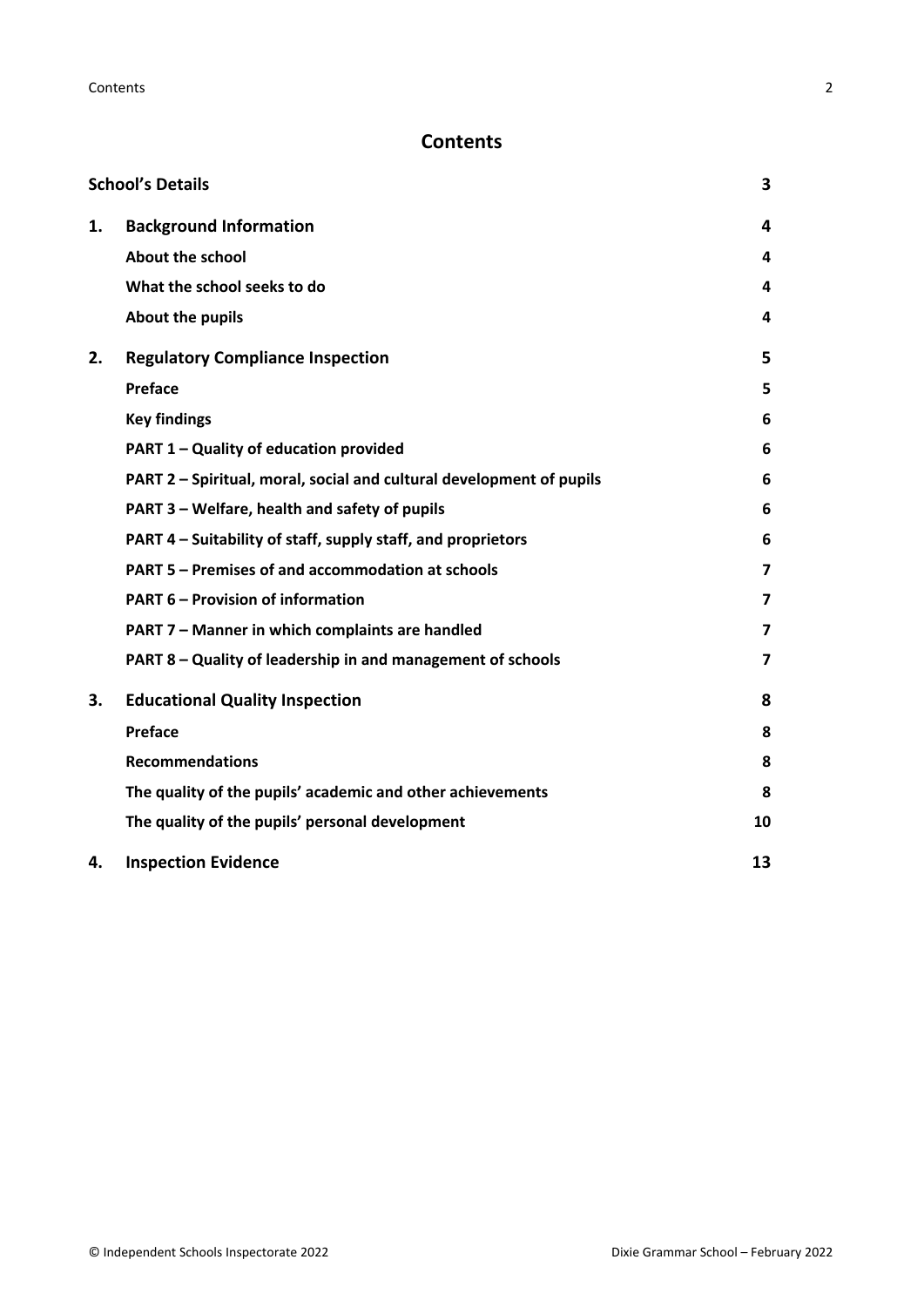| <b>School</b>                    | Dixie Grammar School                                           |     |                   |     |
|----------------------------------|----------------------------------------------------------------|-----|-------------------|-----|
| <b>DfE</b> number                | 855/6004                                                       |     |                   |     |
| <b>Registered charity number</b> | 514407                                                         |     |                   |     |
| <b>Address</b>                   | Dixie Grammar School<br><b>Station Road</b><br>Market Bosworth |     |                   |     |
|                                  | Leicestershire<br><b>CV13 OLE</b>                              |     |                   |     |
| Telephone number                 | 01455 292244                                                   |     |                   |     |
| <b>Email address</b>             | info@dixie.org.uk                                              |     |                   |     |
| <b>Headmaster</b>                | Mr Richard Lynn                                                |     |                   |     |
| <b>Chair of governors</b>        | Mrs Jo Fenton-Parkes                                           |     |                   |     |
| Age range                        | 3 to 18                                                        |     |                   |     |
| Number of pupils on roll         | 479                                                            |     |                   |     |
|                                  | <b>EYFS</b>                                                    | 54  | <b>Juniors</b>    | 124 |
|                                  | <b>Seniors</b>                                                 | 238 | <b>Sixth Form</b> | 63  |
| <b>Inspection dates</b>          | 8 to 11 February 2022                                          |     |                   |     |

# <span id="page-2-0"></span>**School's Details**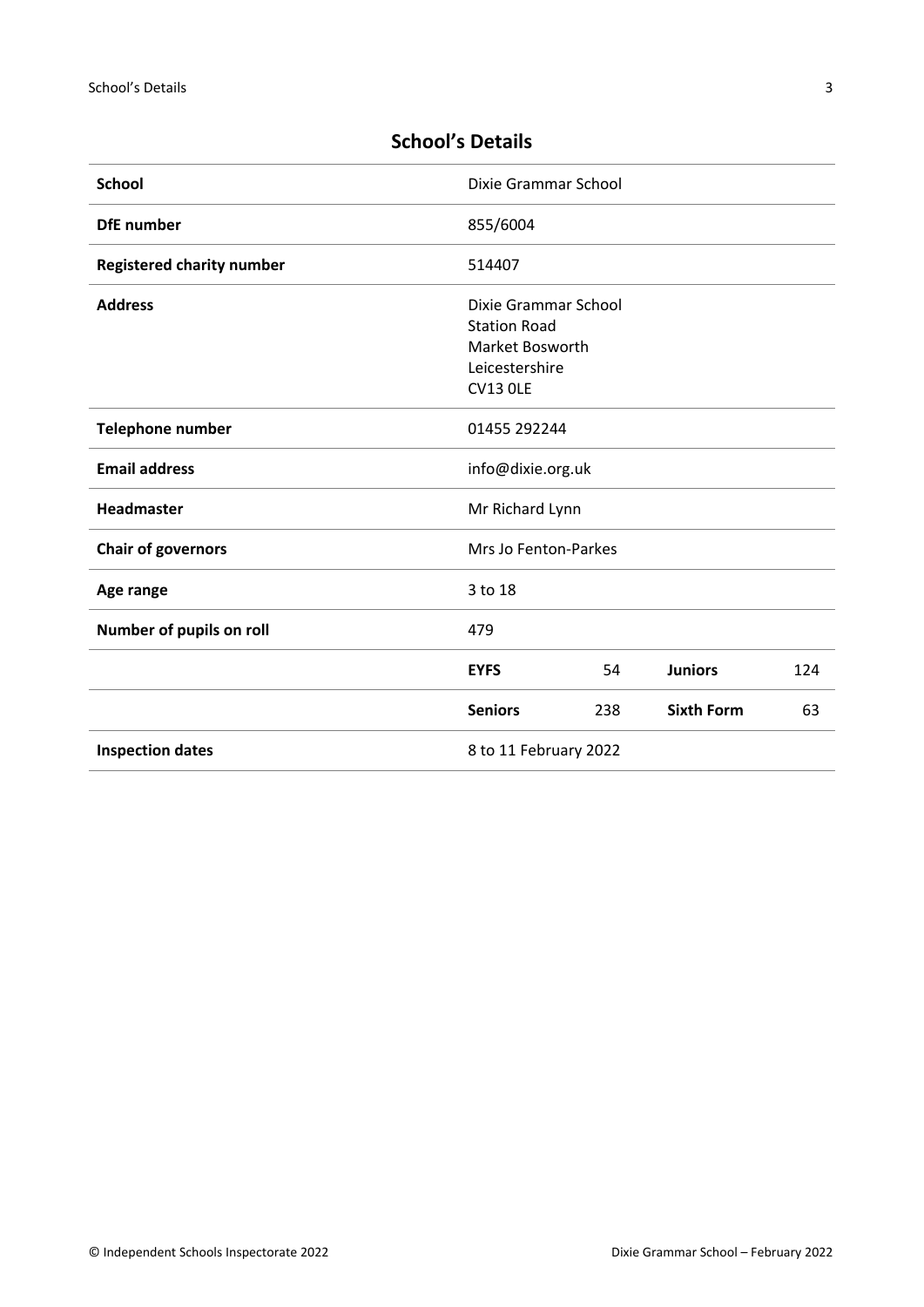# <span id="page-3-0"></span>**1. Background Information**

#### <span id="page-3-1"></span>**About the school**

- 1.1 Dixie Grammar School is an independent co-educational day school. The school can be traced back to 1320 and has experienced several changes since its founding. It was re-opened in 1987 by the Leicestershire Independent Educational Trust. A junior school and nursery opened in 1990 and moved to a new site in 2001, approximately four miles from the senior school. The school is an educational charity with the trustees forming a single governing body which oversees both the senior and junior schools.
- 1.2 Since the previous inspection a new suite of classrooms for Reception-aged children has opened, alongside a redevelopment of the early years outdoor area.
- 1.3 During the period March to August 2020, the whole school remained open only for children of key workers. During this period of closure the school provided remote learning materials for all pupils.
- 1.4 In the interests of infection control during the COVID-19 (coronavirus) pandemic, inspection evidence was gathered partly remotely and partly on site to reduce contact within the school setting.
- 1.5 In line with the direction given by the Department for Education (DfE) at the time, no evaluation has been made of the nature or effectiveness of any provision made during the period March to August 2020, including its impact on pupils' learning, achievement or personal development. Any concerns relating to pupils' welfare during this period which directly relate to measures implemented by the school have been considered.
- 1.6 During the lockdown period of January to March 2021, all pupils other than vulnerable pupils or the children of key workers received remote learning provision at home.
- 1.7 In 2020 and 2021, public examinations were not held. For pupils who would have been expected to take these examinations, centre-assessed grades were awarded.
- 1.8 Since 2020, EYFS profiles have not been externally moderated.

#### <span id="page-3-2"></span>**What the school seeks to do**

1.9 The aim of the school is to educate its pupils to the highest standards of excellence to become full, confident and active members of the community, thus preparing them for the global society of the 21st century.

#### <span id="page-3-3"></span>**About the pupils**

1.10 Pupils come from families with a wide range of business, professional and academic backgrounds. The school's own assessment indicates that the ability of the pupils is above average compared to those taking the same test nationally. The school has identified 38 pupils as having special educational needs and/or disabilities (SEND), which include dyslexia and other conditions, all of whom receive additional help. Five pupils in the school have an education, health and care (EHC) plan. One pupil speaks English as an additional language (EAL) and receives additional support. The school aims to identify in each pupil an area in which they are more able, and tailors its provision to further extend them.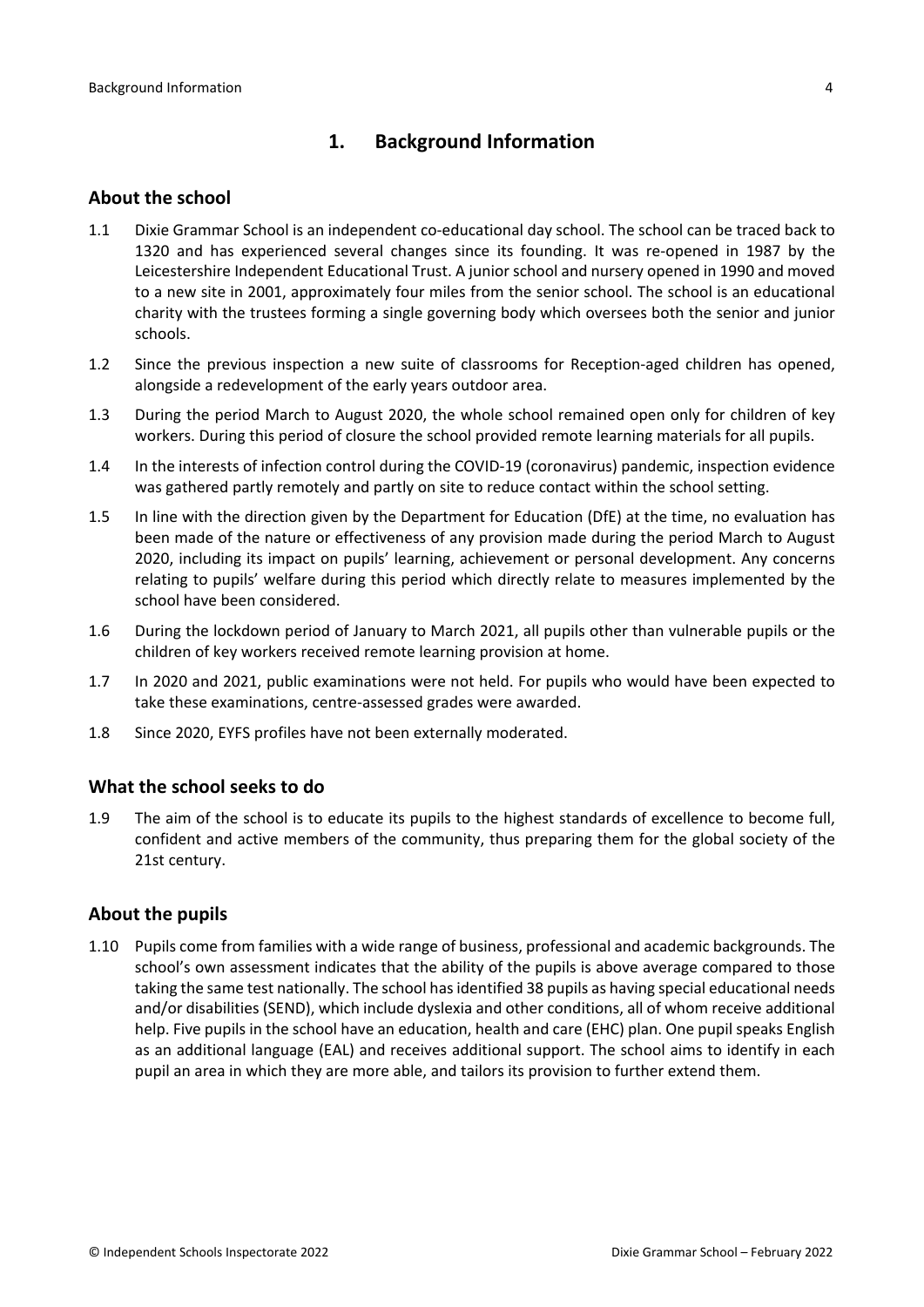# <span id="page-4-0"></span>**2. Regulatory Compliance Inspection**

# <span id="page-4-1"></span>**Preface**

The Independent Schools Inspectorate (ISI) is approved by the Secretary of State to inspect schools which are, or whose heads are, in membership of the associations which form the Independent Schools Council (ISC) and report on the extent to which they meet the Independent School Standards ('the standards') in the Schedule to the Education (Independent School Standards) Regulations 2014. Inspections of schools with early years settings not requiring registration also report whether the school complies with key provisions of the Early Years Foundation Stage statutory framework, and for registered settings the full range of the Early Years Foundation Stage provisions is considered. Additionally, inspections report on the school's accessibility plan under Schedule 10 of the Equality Act 2010 and the ban on corporal punishment under section 548 of the Education Act 1996. Inspections also comment on the progress made to meet any compliance action points set out in the school's most recent statutory inspection.

ISI inspections are also carried out under the arrangements of the ISC Associations for the maintenance and improvement of the quality of their membership.

**This is a FOCUSED COMPLIANCE INSPECTION which was combined with an inspection of EDUCATIONAL QUALITY. The FOCUSED COMPLIANCE inspection reports only on the school's compliance with the standards.** The standards represent minimum requirements and judgements are given either as **met** or as **not met**. All schools are required to meet all the standards applicable to them. Where the minimum requirements are not met, this is clearly indicated in the relevant section of the report and the school is required to take the actions specified. In this focused compliance inspection, key standards have been inspected in detail. These are the standards on safeguarding; measures to guard against bullying; arrangements for pupils' health and safety; arrangements to check the suitability of staff; the provision of information; the handling of parents' complaints; and other related aspects of leadership and management.

Inspections do not include matters that are outside of the regulatory framework described above, such as: an exhaustive health and safety audit; compliance with data protection requirements; an in-depth examination of the structural condition of the school, its services or other physical features; contractual arrangements with parents; an investigation of the financial viability of the school or its accounting procedures.

Inspectors may be aware of individual safeguarding concerns, allegations and complaints as part of the inspection process. Such matters will not usually be referred to specifically in published reports in this document but will have been considered by the team in reaching its judgements.

Links to the standards and requirements can be found here: The Education [\(Independent](http://www.legislation.gov.uk/uksi/2014/3283/contents/made) School Standards) [Regulations](http://www.legislation.gov.uk/uksi/2014/3283/contents/made) 2014.

**COVID-19: Inspection judgements do not cover the period March to August 2020 inclusive.**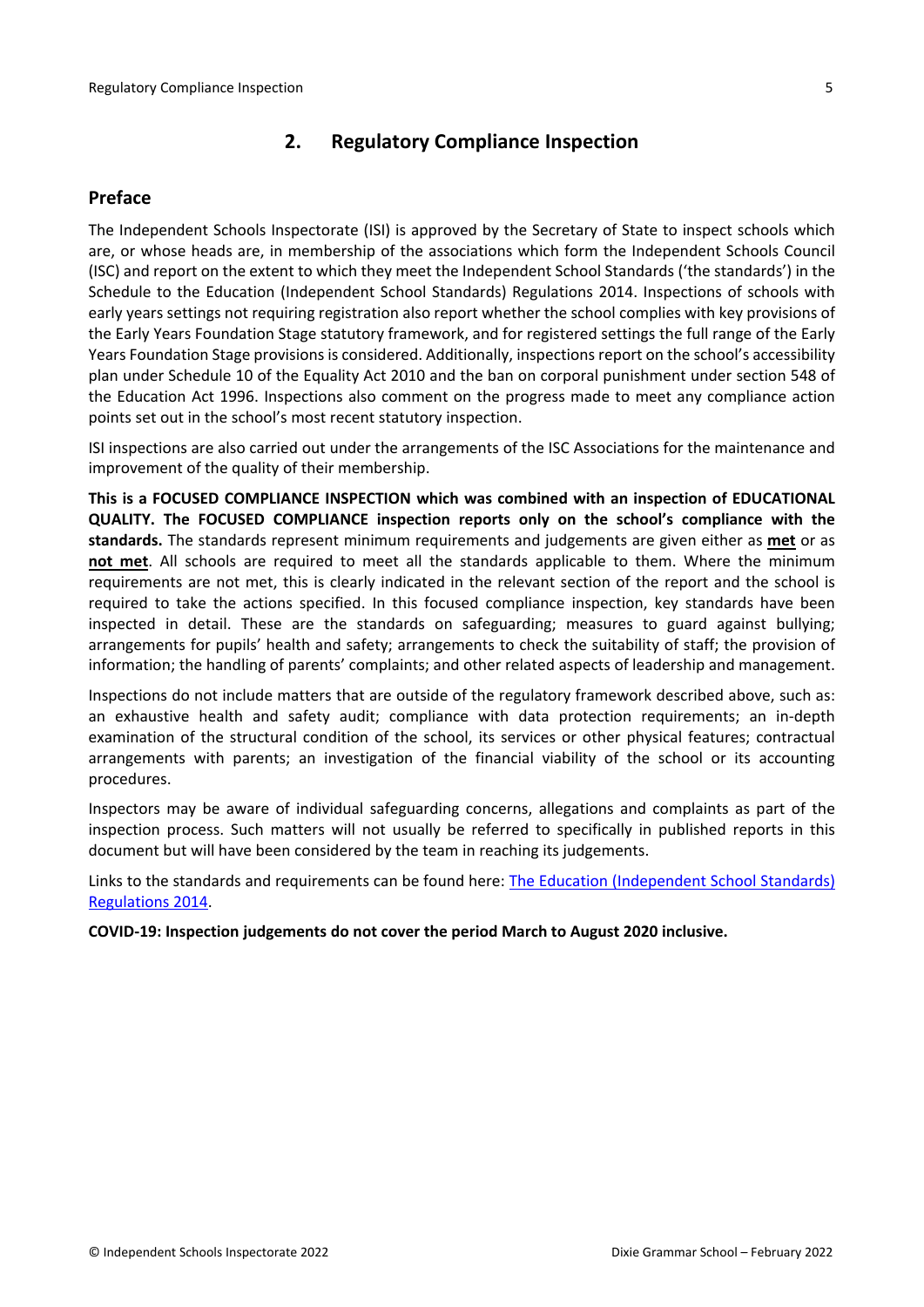# <span id="page-5-0"></span>**Key findings**

**2.1 The school meets the standards in the schedule to the Education (Independent School Standards) Regulations 2014, and relevant requirements of the statutory framework for the Early Years Foundation Stage, and associated requirements and no further action is required as a result of this inspection.**

# <span id="page-5-1"></span>**PART 1 – Quality of education provided**

- 2.2 The school's own framework for assessment confirms that teaching enables pupils to make good progress in the context of Part 1 paragraph 3(a).
- 2.3 At GCSE in the years 2019 to 2021, performance has confirmed that teaching enables pupils to make good progress in the context of Part 1 paragraph 3(a).
- 2.4 In the sixth form, A-level resultsin the years 2019 to 2021 have confirmed that teaching enables pupils to make good progress in the context of Part 1 paragraph 3(a).
- 2.5 The curriculum is documented, supported by appropriate plans and schemes of work for the pupils and covers the required breadth of material. The teaching enables pupils to make good progress, encompasses effective behaviour management and is supported by suitable resources. A suitable framework for the assessment of pupils' performance is in place.
- 2.6 Pupils receive relationships education in the junior school and relationships and sex education in the senior school, except in so far as they are lawfully excused. The school has consulted parents and published a written statement of its policy which has regard to the relevant statutory guidance.
- **2.7 The standards relating to the quality of education [paragraphs 1–4] are met.**

## <span id="page-5-2"></span>**PART 2 – Spiritual, moral, social and cultural development of pupils**

- 2.8 Principles and values are actively promoted which facilitate the personal development of pupils as responsible, tolerant, law-abiding citizens.
- **2.9 The standard relating to spiritual, moral, social and cultural development [paragraph 5] is met.**

## <span id="page-5-3"></span>**PART 3 – Welfare, health and safety of pupils**

- 2.10 Arrangements are made to safeguard and promote the welfare of pupils by meansthat pay due regard to current statutory guidance; good behaviour is promoted; bullying is prevented so far as reasonably practicable; health and safety requirements are met, including those relating to fire safety; provision is made for first aid. Pupils are properly supervised; admission and attendance registers are maintained, as required, and there is a strategic approach to risk assessment. A disability access plan is in place.
- **2.11 The standardsrelating to welfare, health and safety [paragraphs 6–16], the requirement of Schedule 10 of the Equality Act 2010, and the ban on corporal punishment undersection 548 of the Education Act 1996 are met.**

## <span id="page-5-4"></span>**PART 4 – Suitability of staff, supply staff, and proprietors**

- 2.12 The school makes appropriate checks to ensure the suitability of staff, supply staff and proprietors, and a register is kept as required.
- **2.13 The standards relating to the suitability of those in contact with pupils at the school [paragraphs 17–21] are met.**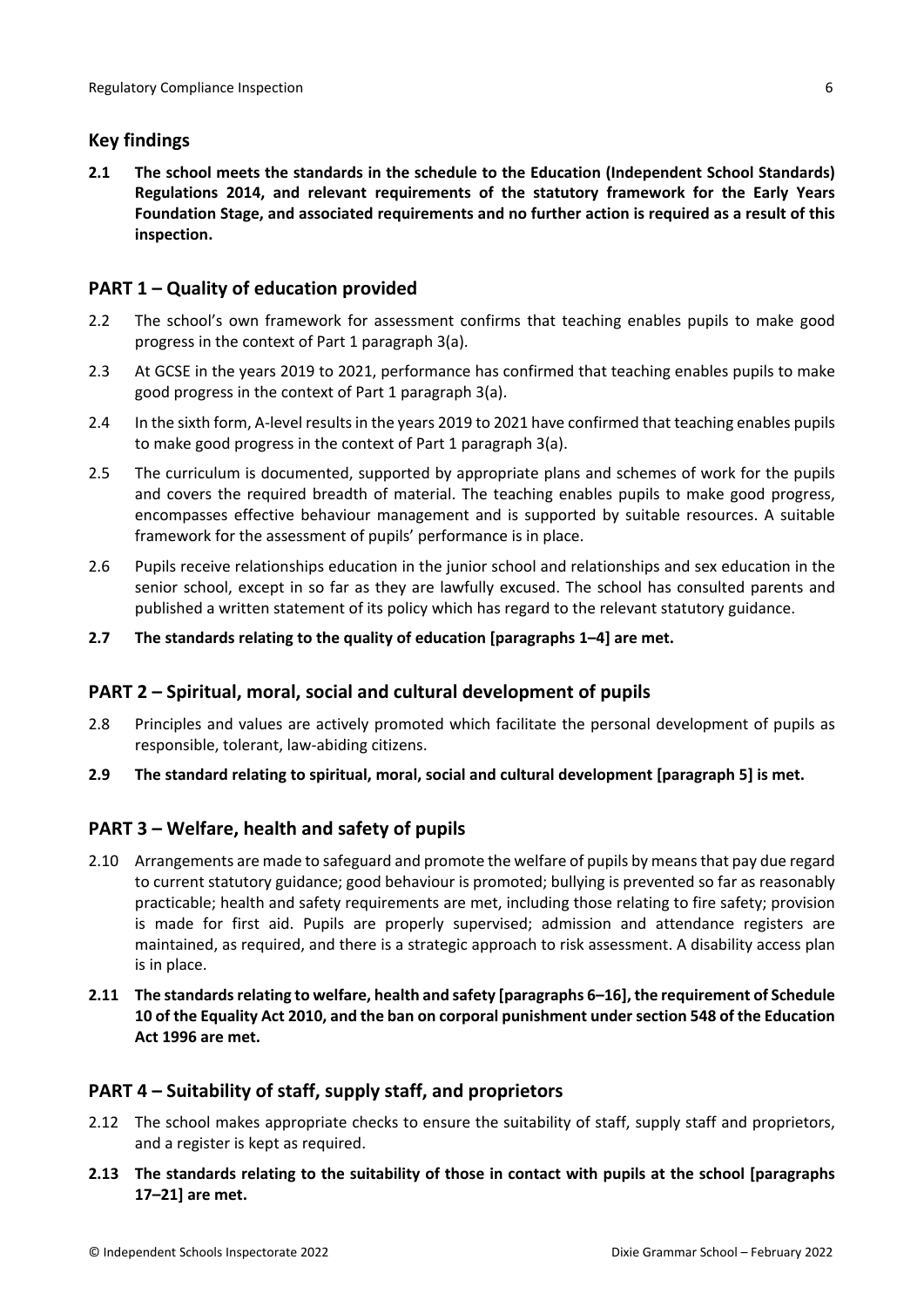# <span id="page-6-0"></span>**PART 5 – Premises of and accommodation at schools**

2.14 Suitable toilet and changing facilities, and showering facilities where required by the standard, and appropriate accommodation for pupils' medical and therapy needs are provided. The premises are maintained to a standard commensurate with health and safety; acoustics and lighting are appropriate; water provision is adequate. Suitable outdoor space is provided for physical education and outdoor play.

#### **2.15 The standards relating to the premises and accommodation [paragraphs 22–31] are met.**

## <span id="page-6-1"></span>**PART 6 – Provision of information**

- 2.16 A range of information is published, provided or made available to parents, inspectors and the Department for Education. This includes details about the proprietor, the ethos of the school and the curriculum, and of the school's arrangementsfor admission, behaviour and exclusions, bullying, health and safety, first aid, details of the complaints procedure, and the number of complaints registered under the formal procedure during the preceding school year, and the provision for any with education, health and care plans or English as an additional language. It also includes particulars of the school's academic performance during the preceding school year, inspection reports and (for parents only) a report at least annually of their own child's progress. The safeguarding policy is posted on the school's website.
- **2.17 The standard relating to the provision of information [paragraph 32] is met.**

#### <span id="page-6-2"></span>**PART 7 – Manner in which complaints are handled**

- 2.18 Parental complaints, if any, are handled effectively through a three-stage process, (informal, formal and a hearing before a panel of three, one of whom is independent of the school). Each stage has clear time scales, and at the third stage the panel can make findings and recommendations which are communicated to the complainant. Records are kept appropriately, including of any action taken, whether or not a complaint is successful.
- **2.19 The standard relating to the handling of complaints [paragraph 33] is met.**

## <span id="page-6-3"></span>**PART 8 – Quality of leadership in and management of schools**

- 2.20 The proprietor ensures that the leadership and management demonstrate good skills and knowledge, and fulfil their responsibilities effectively, so that the other standards are consistently met, and they actively promote the well-being of the pupils.
- **2.21 The standard relating to leadership and management of the school [paragraph 34] is met.**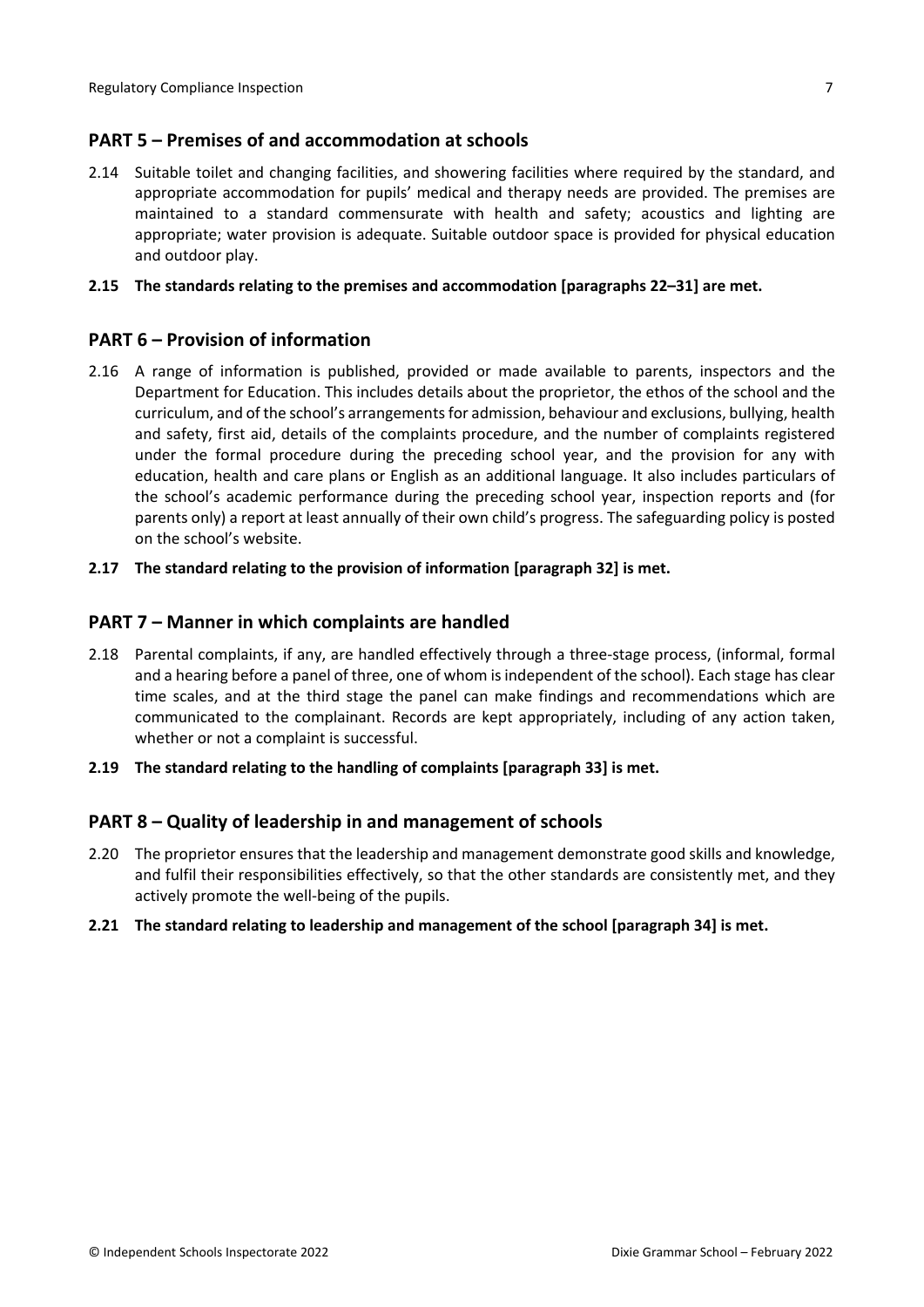# <span id="page-7-0"></span>**3. Educational Quality Inspection**

### <span id="page-7-1"></span>**Preface**

**The EDUCATIONAL QUALITY inspection reports on the quality of the school's work**. It focuses on the two key outcomes:

- The achievement of the pupils, including their academic development, and
- The personal development of the pupils.

#### **The headline judgements apply one of the ISI descriptors 'excellent', 'good', 'sound' or 'unsatisfactory'.**

Where necessary, National Curriculum nomenclature is used to refer to year groups in the school.

#### **Key Findings**

- 3.1 The quality of the pupils' academic and other achievements is excellent.
	- Pupils develop theirskills, knowledge and understanding exceptionally well in all areas of learning.
	- Pupils are confident and articulate public speakers who write with accuracy and precision.
	- Pupils show extremely positive attitudes to learning.
	- Pupils achieve extremely well in sports, music, and drama, and in a variety of academic competitions.
- 3.2 The quality of the pupils' personal development is excellent.
	- Pupils develop excellent levels of self-confidence, self-esteem and resilience; and a mature appreciation of their strengths and how they might improve further.
	- Pupils are wholly committed to equality and have an exceptionally well-developed respect for those from different backgrounds, cultures or religious faiths from themselves.
	- Pupils demonstrate an excellent understanding of how to stay safe and healthy, including how to maintain their own positive mental health.
	- Pupils co-operate extremely well with each other and develop excellent teamworking skills.
	- Pupils are very keen to help others, and they are particularly generous with their time when they contribute to others in the school and the wider community.

## <span id="page-7-2"></span>**Recommendations**

- 3.3 In the context of the excellent outcomes, the school might wish to consider:
	- In the junior school, ensure that the most able pupils make even greater progress by providing more consistent challenge in every lesson.
	- In the senior school, extend opportunities for pupils to direct their own learning in order that they develop the skills needed for further study beyond school.

## <span id="page-7-3"></span>**The quality of the pupils' academic and other achievements**

- 3.4 The quality of the pupils' academic and other achievements is excellent.
- 3.5 Pupils develop their skills, knowledge and understanding exceptionally well in all areas of learning. They make excellent progress, as they respond wholeheartedly to the school's expectations of hard work and success for all. In their responses to pre-inspection questionnaires, almost all pupils agreed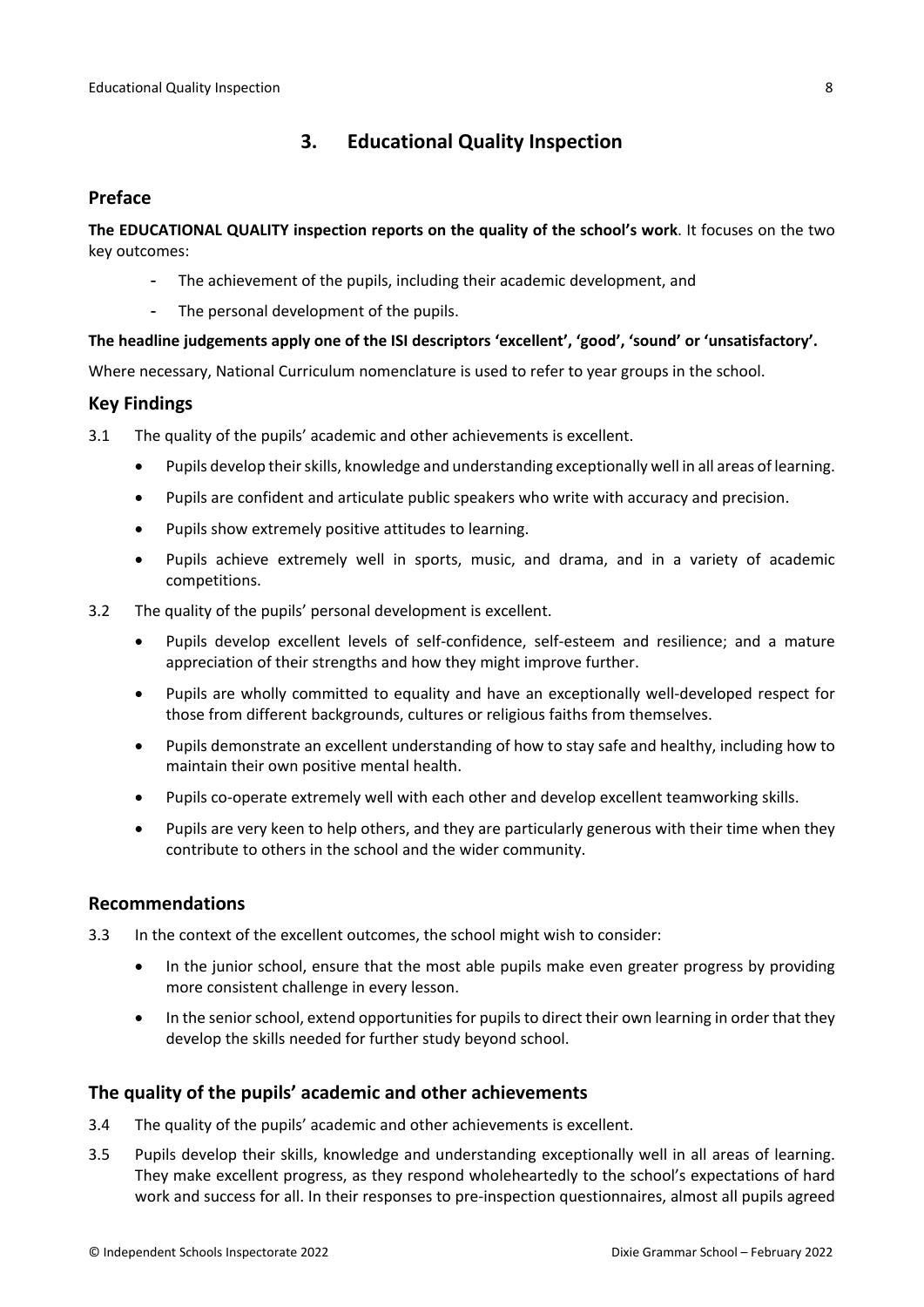that their teachers know how to help them to learn, and that their skills and knowledge improve in most lessons. In a GCSE biology lesson, for example, pupils made excellent progress in understanding mitosis and the cell cycle because the teacher set challenging tasks with extension activities to extend pupils' understanding still further. In an English lesson in the junior school, pupils demonstrated excellent use of adjectives and accurate punctuation when writing instructions on how to make up various potions. The teacher set high expectations and used good examples to help pupils fully understand the task. Reception-aged children demonstrated strong mathematical and scientific knowledge as they named solid shapes, and experimented to see if they slid, rolled or stacked.

- 3.6 Pupils are confident and articulate public speakers and effective listeners, because throughout the school pupils are encouraged to speak about their learning in lessons. In an A-level English lesson, for example, pupils spoke with confidence and precision about the international films they have been studying, using appropriate technical vocabulary. Nursery-aged children showed excellent listening skills as they watched a video giving instructions on what actions to follow with a beanbag. In a Mandarin Chinese lesson, Year 6 pupils spoke and wrote the language fluently. In a senior school English lesson, pupils read out loud from the novel *Roll of Thunder, Hear My Cry* with clarity, fluency and expression, while others listened attentively before answering questions in a way that showed excellent levels of comprehension of the text. Pupils appreciate the importance of effective communication. Many choose to learn British Sign Language as one of their enrichment options. Pupils write with accuracy and precision because they are well taught and receive effective feedback on how to improve their written work. This was seen, for example, in Year 7 history books, in which pupils produced extended writing on Magna Carta and on Thomas Becket. It was also seen in many examples of written work examined by inspectors, and in the high-quality creative writing on display around the school.
- 3.7 Pupils show extremely positive attitudes to learning and are highly motivated to succeed. Pupils work very productively with their peers because this is a feature of many lessons. In a junior school lesson in mathematics, for example, a group of pupils worked together with considerable enthusiasm in a practical task to construct irregular polygons with a given perimeter. They then showed great delight when they finally worked out the correct solution. In a GCSE English lesson, pupils who were studying John Steinbeck's *Of Mice and Men* were extremely keen to learn more about the two main characters and the historical context of the novel. Pupils display high levels of initiative in many lessons, especially in the sixth form, and in organising many co-curricular activities. In some subjects there are fewer opportunities for them to develop the independent learning skills they will need for further study beyond school. Older pupils are keen to improve their learning and performance and willingly attend subject drop-in sessions at lunchtimes or after school if they feel they need any additional help in order to achieve their best.
- 3.8 Pupils of all ages achieve at a high level, both in an excellent range of extension activities which support high achievement in the curriculum, and in an extensive programme of co-curricular activities. Pupils achieve extremely well in sports, music, and drama, and in a variety of academic competitions. They have reached the national finals in the UK Maths Challenge, and are regular medallists in Chemistry and Biology Olympiads, and achieve highly in myriad art, English and sports competitions. Pupils excel at a range of sports and achieve highly either individually or as team in local, county and regional sports competitions on land, in the water and on horseback. There is an active Duke of Edinburgh's Award Scheme programme, and pupils achieve bronze, silver and gold awards while at school. Senior school pupils achieve consistently high results in external examinations. Over the most recent three years to 2021 about half GCSE examinations have been awarded one of the top grades. Over the same period, the proportion of A-level examinations awarded the top two grades has increased to nearly three-quarters. At both levels these results are significantly higher than data predicts for pupils of similar ability. This is confirmed in lessons, where pupils make rapid progress in their learning. The same data shows that all groups of pupils, including those with special educational needs and disabilities (SEND), achieve just as well as their peers. Pupils' progress was not adversely affected by the time spent learning remotely, because the school was able to adapt quickly to these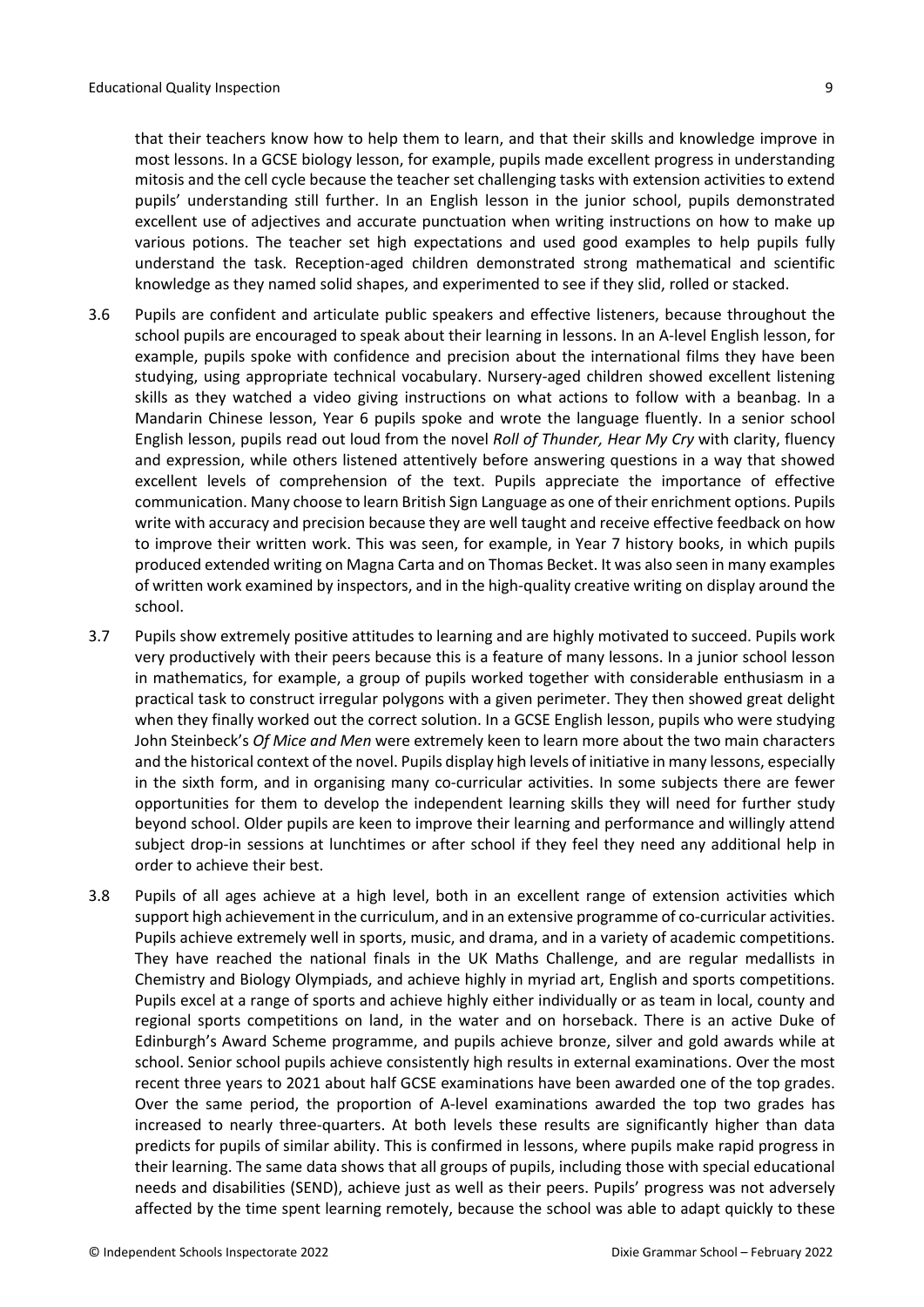demands. Pupils in the junior school make rapid progress from their starting points, although some of the school's most able pupils have the potential to achieve even more highly because sometimes they are not challenged enough in lessons. Pupils are very well prepared for access to the next stage of their education. Junior pupils are well prepared to take on the demands they will face in the senior school. In the senior school, a very large majority of university applicants achieve admission to the university of their choice, often to highly competitive institutions and courses.

- 3.9 Pupils develop excellent mathematical and numeracy skills. These skills are established effectively in the Early Years Foundation Stage (EYFS), as seen in a lesson for Nursery-aged children in which they displayed excellent numerical skills in counting shapes. These skills develop rapidly in the junior school: Year 3 pupils can work out fractions by comparing shaded and non-shaded portions of a diagram, while by Year 5 they can place in order fractions with different denominators. Pupils of all ages readily use their high levels of mathematical competence in other subjects. In a Year 6 science lesson, pupils were confident manipulating numbers involving time, mass and height, while A-level design and technology pupils used their excellent mathematical skills to construct accurate solid shapes in the construction of home gymnasium equipment.
- 3.10 Pupils use digital technology very competently across a range of subjects as part of their normal learning. They told inspectors that their skills in using different applications developed rapidly during the period of remote learning. They enjoy developing these skills further at school, for example in learning coding or producing animations. Pupils' ICT skills allow them to make rapid progress in many subjects. Year 4 pupils in a geography lesson, for example, used tablet computers very effectively in a task which involved finding the location of origin of different foodstuffs, and calculating how far they had travelled. Year 6 pupils show excellent skills in a lunchtime club, run by older pupils, in which they produced computer-generated pictures. By the time they reach Year 13, pupils can independently use computer-aided design software, for example, to formulate a design for social seating.
- 3.11 Pupils develop outstanding study skills during their time at the school asthey respond to the increasing levels of challenge. Year 6 pupils successfully undertake in-depth project work because the thematic *Dixie 6 curriculum* acts as an effective bridge between the junior and senior school curriculum. Pupils appreciate the help they get from their teachers who help them build their skills, whether pupils are predicting the effect of forces on small and large parachutesin a Year 3 science lesson, or investigating the relationship between Market Bosworth's history and its architecture in a 6th form Extended Project Qualification (EPQ). Year 4 pupils used exact scientific language to explain an investigation in science, making an excellent hypothesis as to what had happened to the solution of water and sugar to cause crystals to form. Pupils in an A-level geography lesson demonstrated highly developed thinking skills in their analysis of the impact of COVID-19 on surface, atmospheric and oceanic temperatures.

# <span id="page-9-0"></span>**The quality of the pupils' personal development**

- 3.12 The quality of the pupils' personal development is excellent.
- 3.13 Pupils throughout the school are mature for their age, and they grow to be thoughtful young people with excellent levels of self-confidence, self-esteem and resilience. They develop a mature appreciation of their strengths and how they might improve further. In a personal and social development lesson, for example, GCSE pupils held a sophisticated discussion on negative thinking, and understood that how they think about problems affects the way they handle them. Pupils have the confidence to face new challenges and are not afraid to make mistakes. Middle school pupils used their knowledge of growth mindsets to build confidence in tackling situations that some find challenging, such as public speaking. Older pupils set a positive example for younger ones: for example, Year 5 pupils act as 'buddies' to children in Reception, helping them to read; while pupils in the sixth form run many co-curricular clubs for younger pupils. Pupils who join the school at nonstandard times gain confidence and self-esteem because of the empathy of their peers.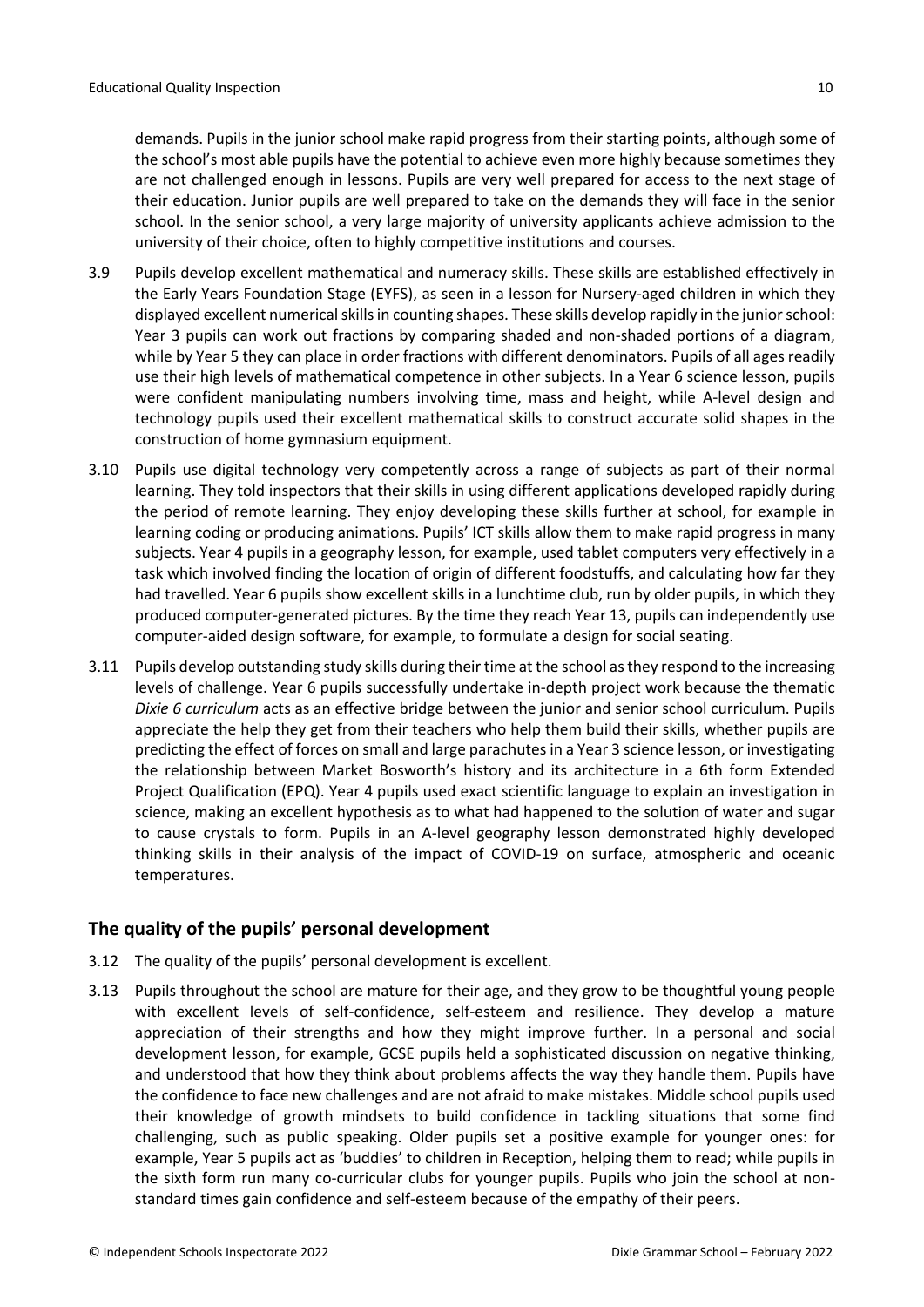- 3.14 Pupils are wholly committed to equality and have an exceptionally well-developed respect for people who are different from themselves, and they are happy and confident when talking about these issues. This is because issues such as race and gender equality are regularly discussed in assemblies and form periods. In a lesson on the achievement of women in science, junior school pupils explained to inspectors that it was important to respect all people equally, no matter what their race or gender. In a GCSE history lesson, pupils in discussion drew interesting parallels between Hitler's treatment of minority groups and the appeal, for some, of extremist movements in modern Britain. In the questionnaires, almost all parents confirmed that the school actively promotes values of respect and tolerance of other people. Two diversity prefects lead the school's work in this area, including organising events in a pupil-generated diversity calendar that draws attention to diversity in planned monthly events.
- 3.15 Pupils demonstrate an excellent understanding of how to stay safe and healthy. They are fully aware of the potential dangers posed by the Internet because this is taught effectively and often. They appreciate the opportunities to keep fit in games lessons and in the excellent sports facilities that are available. Senior school pupils in a physical education lesson were well informed about the importance of warming up before exercise, the need to pace themselvesin endurance events and how to get fitter and remain healthy. Younger pupils taking part in a bicycle training programme demonstrated an excellent awareness of road safety. Pupils make wise decisions about maintaining a healthy lifestyle, and they make good choices regarding healthy eating. This was demonstrated, for example, when members of the school council gave feedback to the catering manager on changes they would like to see to the school menu. Pupils are very clear on how to maintain their own positive mental health, and they show maturity in their awareness of their own emotions, the importance of thinking positively, and seeking help from one of the school's mental health mentors if needed.
- 3.16 Pupils co-operate extremely well with each other and develop excellent teamworking skills. This is promoted exceptionally well through the school's emphasis on outdoor learning for all ages. Younger pupils demonstrated excellent collaboration skills in the school's woodland environment when working in pairs to bind sticks together using a range of knots. These skills develop further through outdoor education and culminates in the Duke of Edinburgh's Award scheme (DoE), at which pupils are highly successful. Pupils have many opportunities to work together in lessons, for example in senior school science lesson in which pupils worked effectively in groups to carry out a practical experiment using enzymes, deciding on roles, sharing equipment, and forming hypotheses together. When working together as a group, pupils are respectful of others' views and opinions. This was demonstrated, for example, in a meeting of the school council, chaired by pupil leaders, which judged the school photography competition. Pupils work together successfully on major projects. Each year, for example, they organise a live outdoor music festival to show the talents of pupils of all ages. Exceptional collaborative skills were also seen in an entertaining lunchtime musical activity in which younger pupils, sixth formers and staff each reacted and related to the pace and level of other performers.
- 3.17 Pupils are very keen to help others, and they are particularly generous with their time when they contribute to others in the school and the wider community. Older pupils take on numerous leadership opportunities in school, many of which were created at pupils' own suggestions. This was seen, for example, in a lunchtime art activity in which pupils from the sixth form, acting as art mentors, willingly spent time helping younger pupils. Similar subject mentors help younger pupils in many subjects, and older pupils, as part of the DoE award, assist junior school pupils in their outdoor learning sessions. Pupils put on events for the local community and raise funds for good causes. Pupils have recently organised fundraising initiatives for the local food bank and air ambulance, and a toy collection for a local charity, under the guidance of sixth form charity prefects. Year 6 pupils visit a local care home as part of their intergenerational care project, designing activities and games for older residents to enjoy with them when they visit. Pupils are active in environmental and diversity projects and speak with knowledge and clarity about these issues.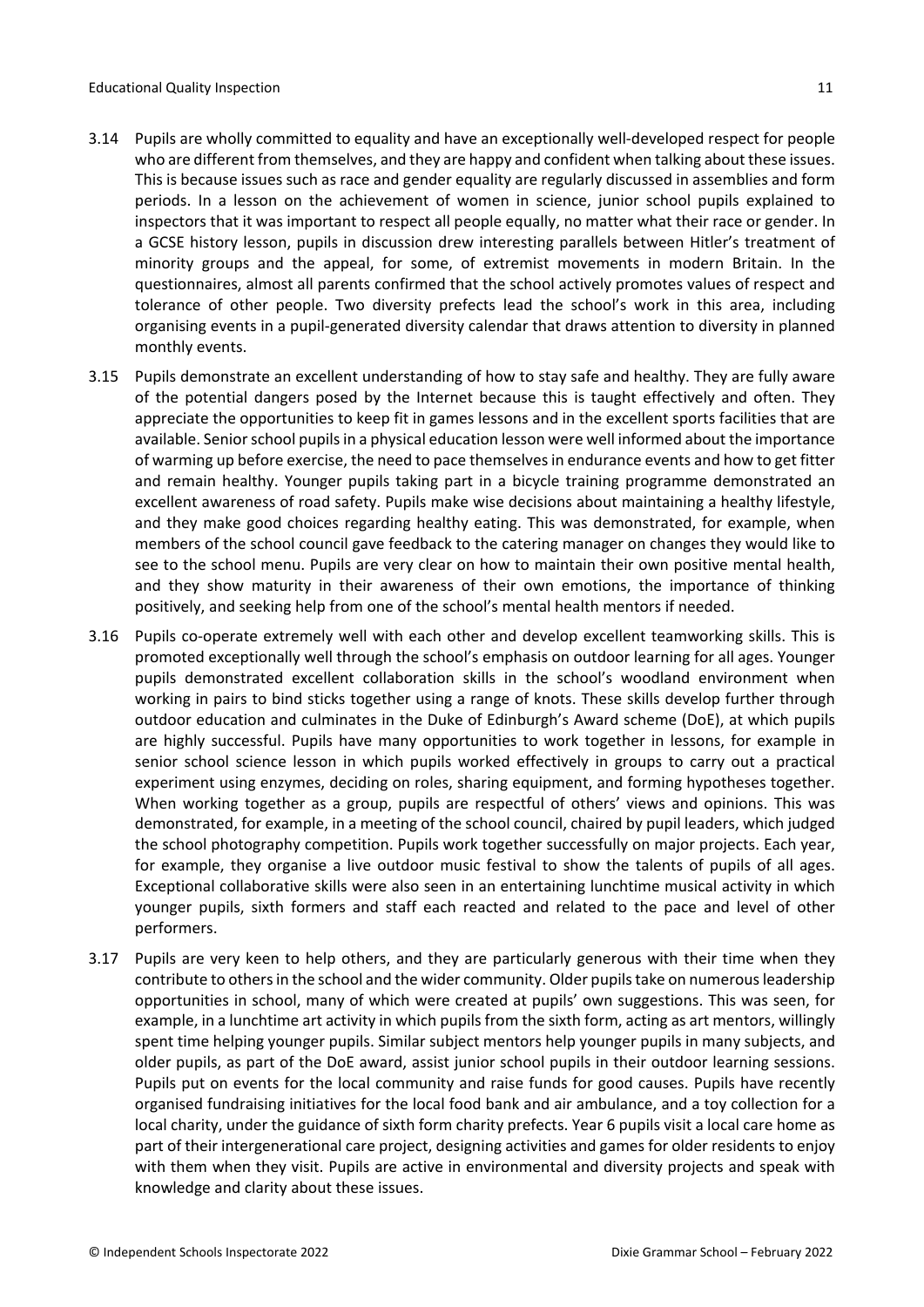- 3.18 Pupils fully understand that kindness and a willingness to take responsibility for their own actions is expected of them. Younger pupils told inspectors that they would definitely own up to doing something wrong, even if no-one saw them do it. They have a highly developed sense of right and wrong, and they respect the school's rules and the need for them. In the questionnaires, all pupils said that the school expects them to behave well, and the overwhelming majority of parents said that the school actively promotes good behaviour. Pupils feel a strong sense of community in the school, and older pupils feel it their responsibility to look after younger ones. Pupils were clear that kindness is at the heart of the school's expectations for them, and that firm action would be taken should any bullying, discrimination or harassment take place. Pupils' behaviour in lessons is excellent: they not only work hard and respect their teachers, but they respect other pupils, leading to an ethos in which all pupils feel free to make contributions in lessons.
- 3.19 Pupils develop extremely good decision-making skills which are apparent in a number of areas. The youngest pupils choose their own tasks and activities in Early Years. Pupils in the junior and senior school, have a wide variety of co-curricular activities from which to choose. In the sixth form high levels of independence are encouraged, requiring pupils to make decisions about their own learning. Pupils feel confident about making decisions on course selection and the next steps in their education because the school provides excellent information and guidance, and supports them effectively in making these decisions. Pupils regularly make decisions in co-curricular activities: for example, pupils in an enterprise enrichment session at lunchtime decided on key rolesin producing a magazine for the school community. Both the junior and senior schools have a school council, in which pupils make decisions on a variety of issues, including which suggestions placed on a noticeboard by pupils should be raised with school leaders. For example, a new pupil reward scheme being introduced in the senior school was initiated by two members of the school council.
- 3.20 Although pupils, especially younger ones, might not recognise the term 'spiritual' or 'spirituality', they are thoughtful and reflective young people, who regularly consider big issues and questions. Junior pupils who had planted new trees to create a wildlife habitat, talked about the need to protect the environment which was home to different creatures. This consideration of the deeper aspects of life is also evident, for example, in the junior school when pupils are regularly encouraged to sit quietly and think about their feelings, and in assemblies in both the junior and senior school, when pupils consider serious moral and philosophical issues. Older pupils in discussion with inspectors spoke with maturity about beauty and the intangible elements in the arts. The Art centre gives pupils a quiet and contemplative space that allows them to develop a deeper understanding of the non-material aspects of life. High quality live musical performances by pupils in the dining hall provide an uplifting experience for all, and allow a moment of contemplative calm during the busy school day.